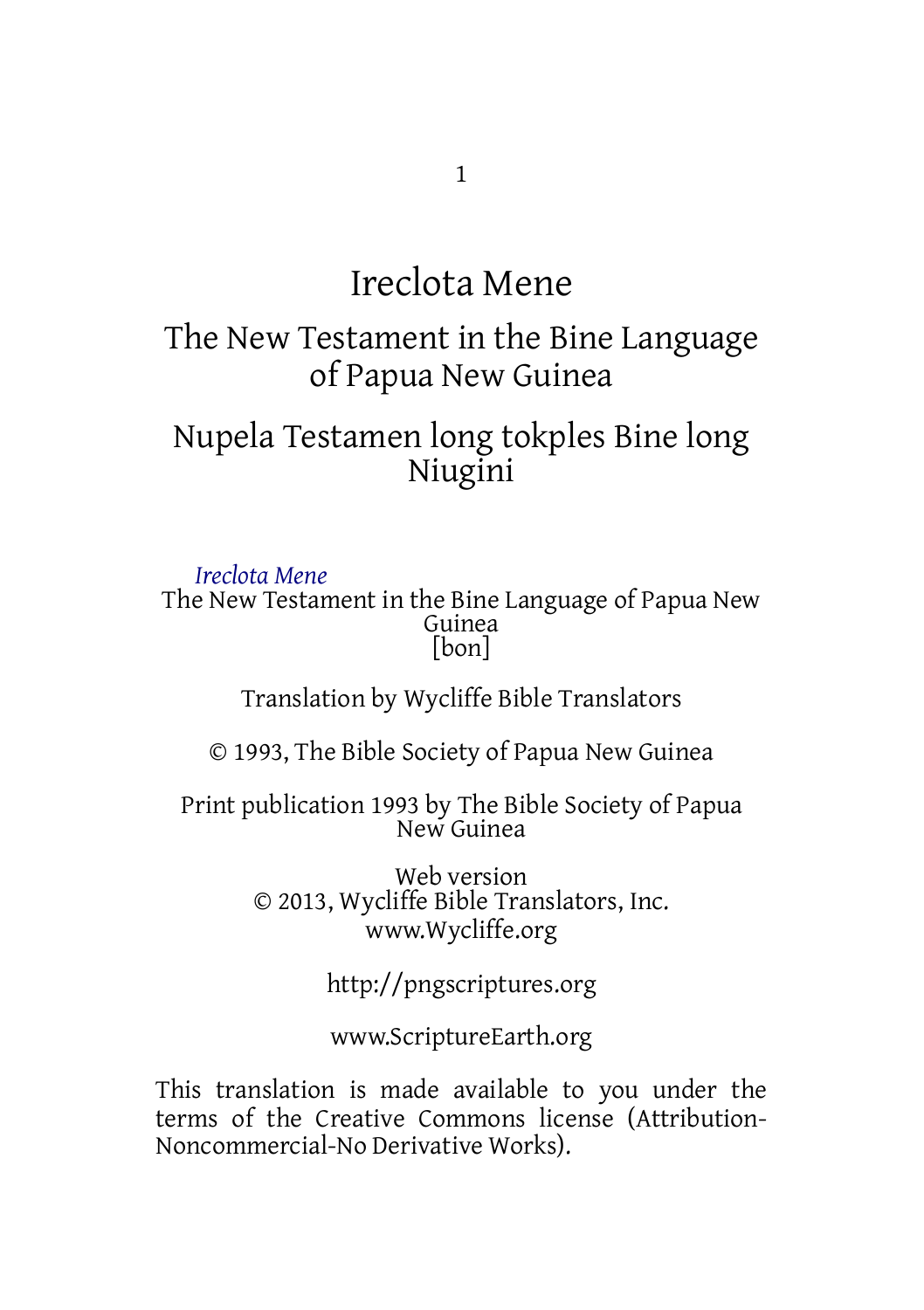http://creativecommons.org/licenses/by-nc-nd/3.0 Your are free to share — to copy, distribute and trans-

mit the text under the following conditions:

- Attribution. You must attribute the work to *Wycliffe Bible Translators* (but not in any way that suggests that they endorse you or your use of the work).
- Noncommercial. You may not use this work for commercial purposes.
- No Derivative Works. You may not alter, transform, or build upon this work.
- In addition, you have permission to port the text to different file formats, as long as you don't change any of the text or punctuation of the Bible.

Notice — For any reuse or distribution, you must make clear to others the license terms of this work.

Tok Orait

Dispela Buk Baibel i kam wantaim tok orait na lo bilong Creative Commons Attribution-Noncommercial-No Derivative Works license. Em i tok olsem yu ken givim kopi long narepela manmeri. Yu ken wokim kopi na givim long husat i laikim. Tasol, yu mas tok klia dispela samting i kam long *http://tokplesbaibel.org.* Yu no ken kisim mani na salim dispela. Yu mas givim nating. Na tu, yu no ken senisim Tok.

Ol piksa i kam wantim ol Baibel na narapela buk i stap long dispela sait i gat tok orait long usim wantaim dispela samting tasol. Sapos yu laik narapela tok orait, yu mas askim husat i papa bilong copyright long dispela ol piksa. Sapos yu laik stretim samting i no orait long dispela tok orait, stretim tok, salim Buk Baibel, o tainim Tok bilong God long nupela tok ples, yu ken askim mipela.

Olgeta tok orait na lo long tok ples English i stap long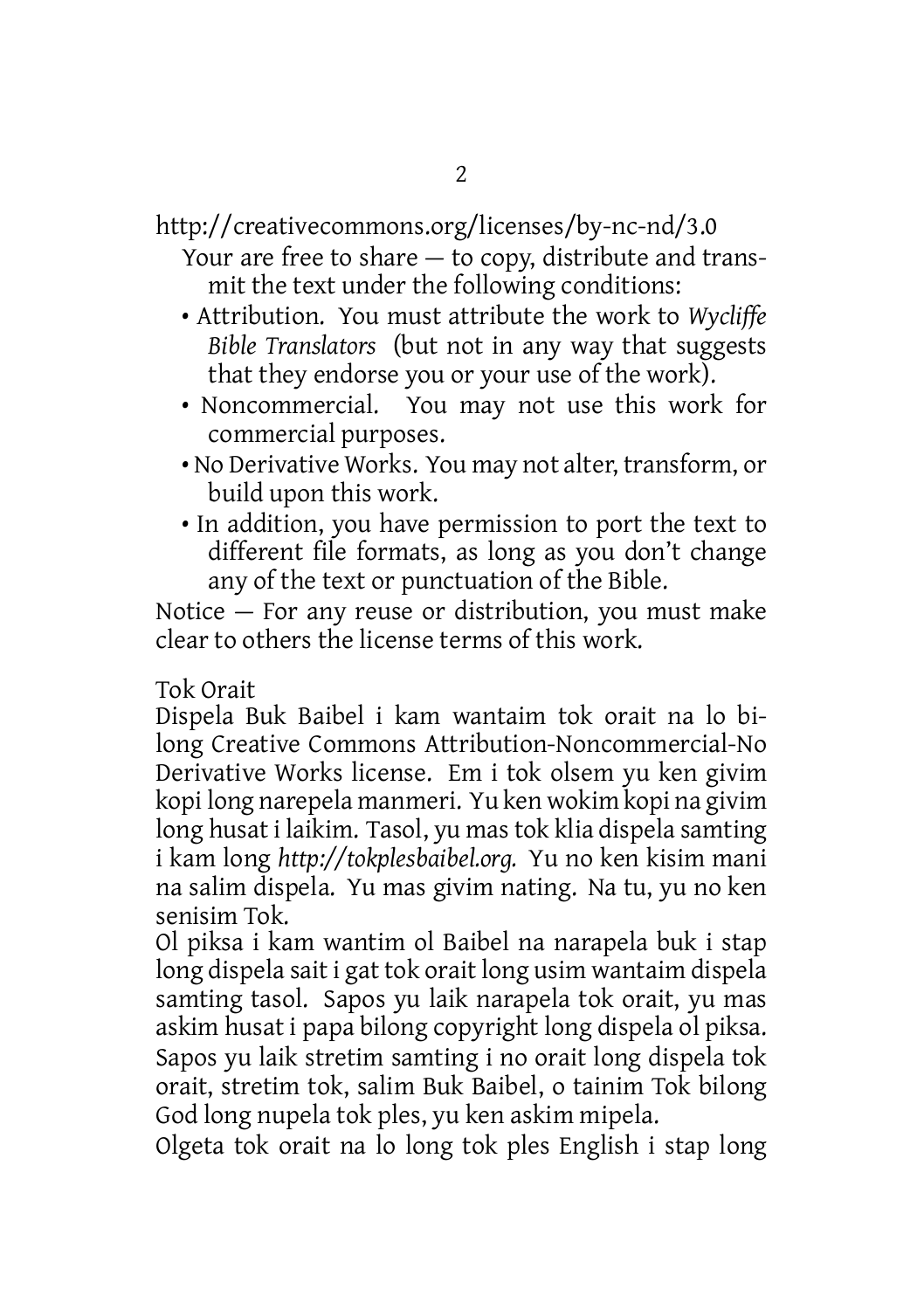# http://creativecommons.org/licenses/by-nc-nd/3.0/legalcode.<br>Sapos yu gat askim long dispela, plis askim mipela.<br>Ireclota Mene